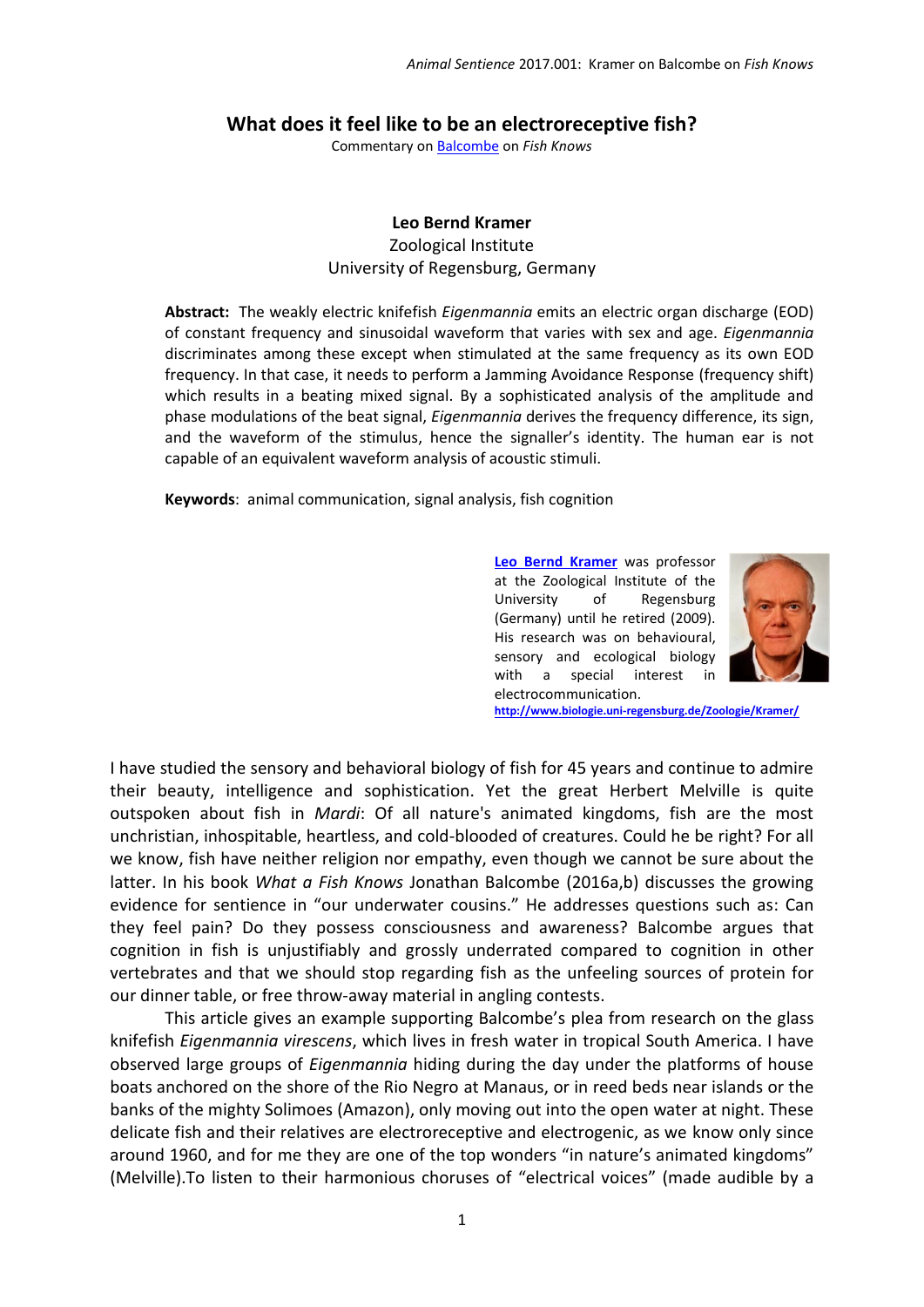headset) in a rowing boat on the Solimoes at night made me wish to study the sensory behaviour and ecology of these mysterious creatures and their new sensory capacity (new to us humans). One of the questions I addressed as a young postdoc in the laboratory of Tomas Szabo at the C.N.R.S. research institution near Paris was "do these fish communicate electrically with one another"? At that time "communication in fish" was considered an anthropomorphic question by most scientists (not Tomas), not amenable to science in the strictest sense.

The electric sense in fish means the presence of cutaneous electroreceptor organs of which the sensory cells are connected to specialized hindbrain structures by afferent nerves. Electroreceptive fish detect field strengths down to the 1 microvolt/cm to 5 nanovolt/cm range (for freshwater and marine environments, respectively). (A 1.5 Volt Mignon battery and a lot of wire are sufficient to set up an electric field strength of 300  $\mu$ V/cm in a swimming pool of Olympic dimensions, of 50 m length.) The electric sense must have arisen in the distant ancestors of vertebrates; thus, all the major living classes of fish and even some amphibia are considered electroreceptive by common descent. Some descendant groups have lost common electroreception, among them the speciose teleosts or bony fishes, frogs, reptiles, birds and mammals (reviewed in Kramer 1996, 2009a–c).

The South American knifefishes (Gymnotiformes) and the African snoutfishes (Mormyridae) are electroreceptive bony fishes (teleosts) and live in freshwater bodies of South America and Africa, respectively. Independently, their ancestors have re-evolved electroreception and combined it with an electric effector organ that generates electric fields the strength of which remains just below detectability by non-electroreceptive organisms, such as most other teleosts. (The strongly electric eel is an exception among the otherwise weakly electric knifefishes.) Phylogenetically and embryologically, the electric organ is derived from modified muscle tissue in most species.

This electric sender-receiver system is of dual use: (1) the nocturnal fish test objects or obstacles in the near field (centimeters) with their self-generated electric field for the impedance properties of objects. This system is called Active Electrolocation (AE) and is reminiscent of the echolocation system of bats, but unlike in bats, there are no echoes involved in electroreception. (Knifefish and snoutfish also detect foreign sources of weak electricity, such as those emanating from other live organisms close by: this passive electrolocation is also present in the many non-electrogenic, electroreceptive fishes such as sturgeons or sharks.) (2) Knifefish and snoutfish communicate electrically with other group members in a much wider perimeter than AE (several meters). Both fish clades lead a nocturnal life, and thus are able to avoid the diurnal, visually orientated predators, such as piranhas and tigerfish, who abound in tropical fresh waters.

The knifefish *Eigenmannia virescens* emits a constant-frequency electric organ discharge (EOD) of around 250–600 Hertz that is one of Nature's most stable signal sources. Displayed on an oscilloscope, one notes the sinusoidal signal waveform (sinusoidal means "periodical, and similar in waveform to a sine wave"; Figure 1). When *Eigenmannia* is stimulated with a sine wave of a frequency similar to its own it tends to shift its frequency away from the stimulus (Watanabe & Takeda 1963). This response was later called a "Jamming Avoidance Response (JAR)," a term borrowed from radio frequency engineers (Bullock et al. 1972). The response was described as reflexive (automatic, or "unconscious," and never habituating). It was thought to enhance the discrimination of a fish's own signal from those of nearby, "jamming" conspecifics, thereby affording better active electrolocation of objects. The neuroethology of the JAR was studied in a long series of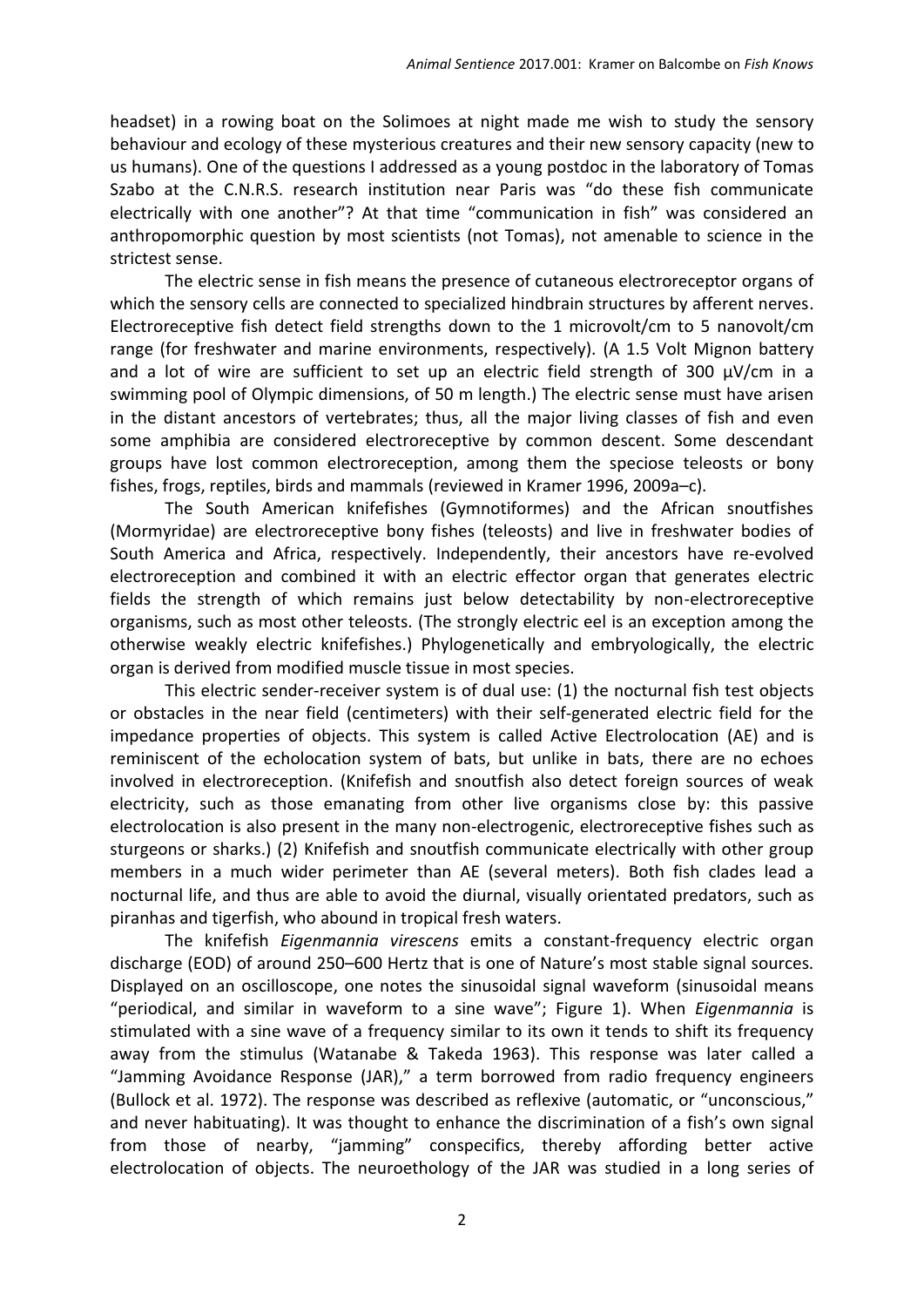detailed papers mainly on brain physiology, and the JAR was said to represent "the first vertebrate behavior the neuroethology of which was completely understood, from receptors to effectors" (Heiligenberg 1991). However, early on some instances of deviating ("not typical") JAR responses and purported "free will" of *Eigenmannia* had also been reported (Scheich 1977). The subsequent demonstration of strong JAR habituation in a sterile experimental lab situation, and clear differences in JAR behavior by study subjects of different sex or age, did not fit the picture. For example, big *Eigenmannia* males tended to be electrically unresponsive, and preferred to physically attack another real or simulated fish of similar frequency. Females and juveniles tended to increase their frequency, even when the stimulus was somewhat higher than their own (Kramer 1985, 1987). Frequency increases were observed in subdominant fish and are thought to represent submissive signals in *Eigenmannia* ethology (Hagedorn & Heiligenberg 1985).



**Figure 1.** Waveforms (A,B; left) of electric organ discharges in *Eigenmannia*, with their associated Fourier amplitude spectra (to their right). The ordinates of the left-hand diagrams are arbitrary linear amplitudes (V), those of the right-hand diagrams are amplitudes expressed as dB attenuation relative to the strongest spectral component of each waveform (which is the first harmonic or fundamental in both cases). (A) Female; (B) male. Time in milliseconds, frequency in kilohertz. Note the almost sinusoidal waveform of the female electric organ discharge (EOD), the higher harmonics of which are of much weaker amplitude than in the male EOD, whose waveform deviates markedly from a sinusoid (from Kramer 1999).

Laboratory experiments with *Eigenmannia* showed that performing a JAR did not notably enhance its active electrolocation performance when stimulated with a "jamming" signal of EOD frequency. Even when frequency-clamped to the EOD, the fish's AE performance was nearly unimpaired, irrespective of JAR (Heiligenberg 1977; cf. Kramer 1996, pp. 84–91). By contrast, being allowed to perform a JAR to an unclamped stimulus that was initially of EOD frequency did make all the difference to trained, food-rewarded fish in identifying the stimulus waveform, that is, in electro-communication. When the positive (rewarded) stimulus S+ was presented, trained fish first performed a big JAR and then swam to the feeder to get the reward (Figure 2A). The negative stimulus S- of identical spectral composition and intensity but different waveform was unrewarded, and, after training, fish remained in their hiding pot (Figure 2E). When the stimuli S+ and S- were frequency-clamped to the fish's own frequency, following it dynamically, the fish were unable to discriminate the positive from the negative signal and chance responses were observed (Kramer 1999).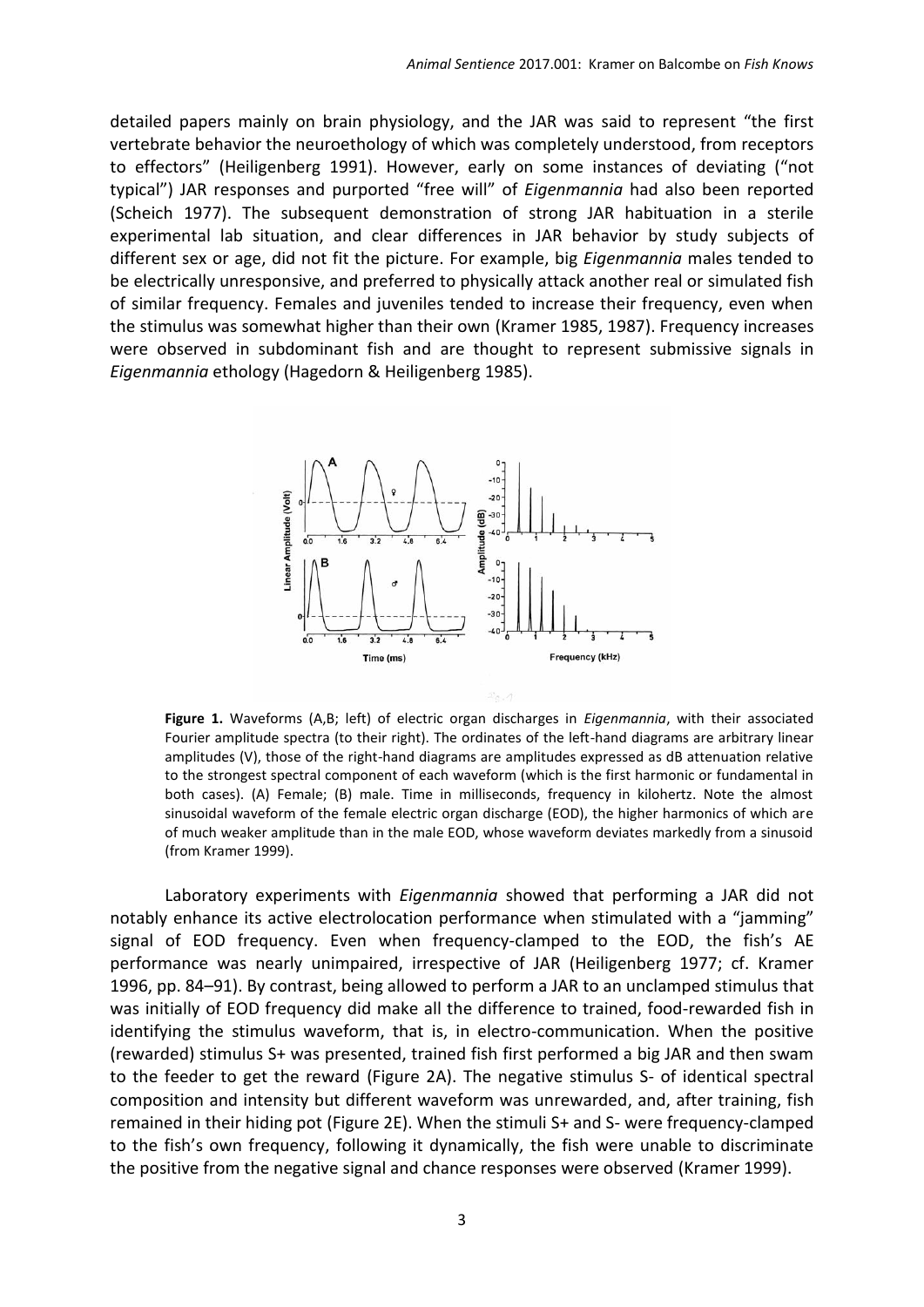

**Figure 2.** Stimulus waveforms (A–E), all of identical amplitude spectrum (F), as used in training experiments with *Eigenmannia*. Waveforms are composed of two harmonically related sine waves (a strong fundamental, *f*1, that is superimposed by its harmonic, *f*2, of twice that frequency and with an amplitude of -3 dB). Time in milliseconds, frequency in kilohertz. A–E differ only in the phase (φ) difference between *f*1 and *f*2. Here φ0 designates the temporal coincidence of the peaks of the two sine waves (arbitrarily called "0° phase difference") and φ90 designates a delay of a quarter of a cycle (90°) (from Kramer 1999).

In order to discriminate the positive from the negative stimulus, the fish needs a minimum frequency difference between its own EOD and the stimulus, that is, it needs to perform a JAR, which is only possible with an unclamped stimulus. The addition of the two signals in the water leads to a mixed signal periodically beating at the difference frequency, the amplitude and phase modulation of which is analyzed by the fish. The fish not only estimates the frequency difference from the beating signal, including its sign, but also the waveform of the stimulus, which is not directly available because of the mixing of the signals (Figure 3). The fish turns the disadvantage into an advantage: by analyzing the beat signal for the waveform of the stimulus (rather than the stimulus itself), the speed requirement is greatly relaxed. At 400 Hz the duration of one period (or cycle) of the sinusoidal *Eigenmannia* EOD is 2.5 milliseconds; at a stimulus frequency of (say) plus or minus 4 Hz of the EOD frequency, the beat period is 250 milliseconds. A sensory mechanism has been proposed for waveform discrimination based on the so-called tuberous electroreceptor organs of two types, the amplitude-sensitive P receptors and the phase-sensitive T receptors. The waveform of the stimulus is reconstructed by a plot of the difference between T-receptor response times from both sides of the body over one beat period (time; reviewed in Kramer 1996). A fast neural circuit has been discovered which compares left and right (as well as tail and head) T receptor information (reviewed in Carr 1990).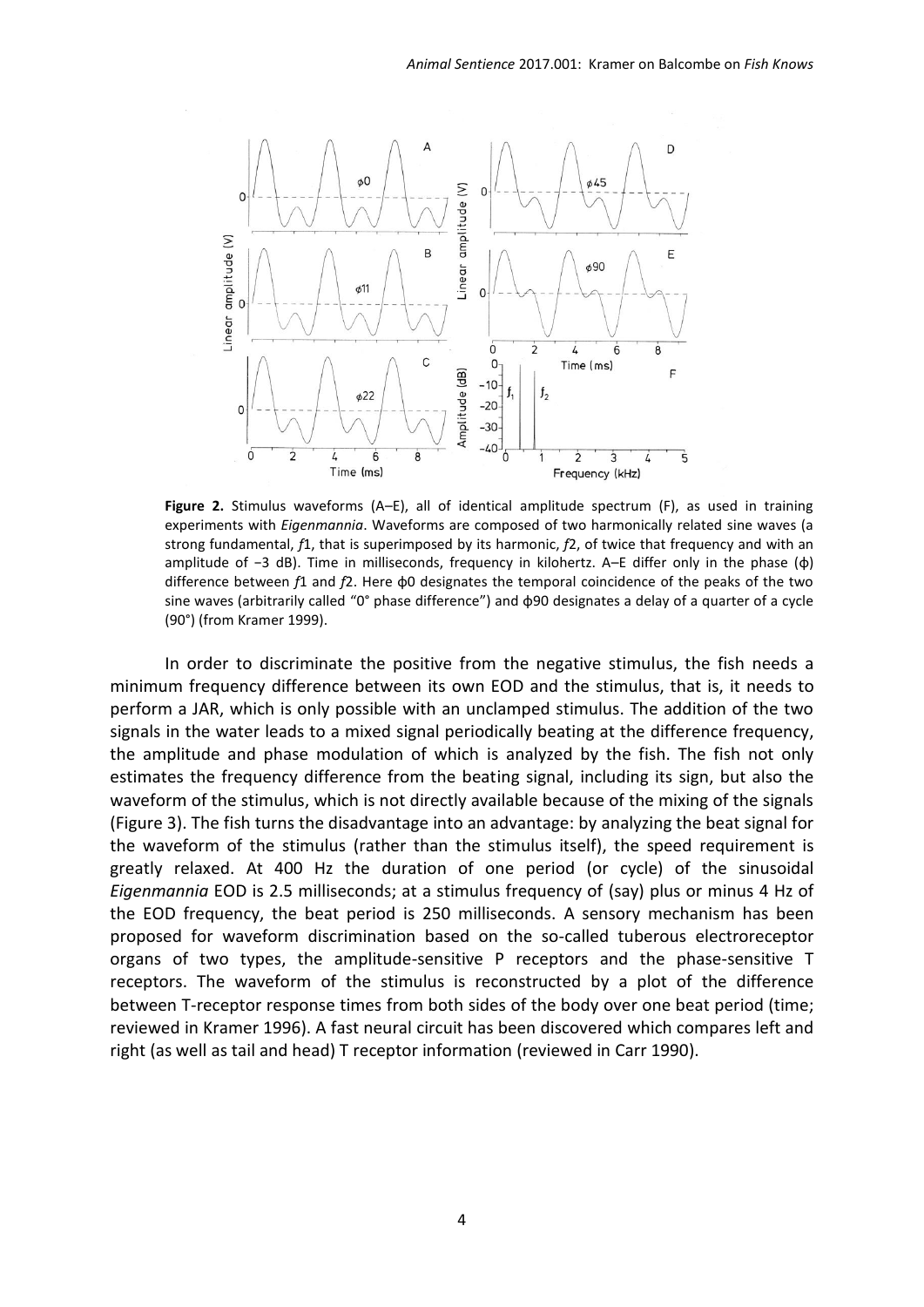

**Figure 3.** *Stim* A sine wave stimulus (of 440 Hz and 60% amplitude) and an *Eigenmannia EOD* (electric organ discharge of a female, of 400 Hz and 100% amplitude) are superimposed (*Beat*, third line). *T1*  and *T2* show sensory afferences from T electroreceptors, *T1* responding to positive-going zerocrossings of the superposition signal, *T2* to negative-going ones (on opposite body sides). Note temporal disparities of action potentials with regard to zero-crossings in the original EOD (thin vertical reference lines). When beat amplitude rises, zero-crossings lag; when the amplitude declines, they are leading relative to the EOD. At a Δƒ or difference frequency of 40 Hz (chosen for clarity) the duration of one beat cycle, 2π, is 25 ms, constituting 10 EOD cycles; no JAR is evoked. A more realistic Δƒ of 4 Hz, however, usually evokes a strong JAR, and the duration of one beat cycle is 250 ms, constituting 100 EOD cycles (from Kramer 2001).

*Eigenmannia* individuals differ in EOD waveform: juveniles have an almost sinusoidal waveform, adult females' EODs deviate more clearly from a sine wave, and males' EODs deviate the most. The deviations can be expressed by the P/N ratio, that is, the duration of the positive-going half-wave of the EOD over the negative half-wave (the voltage integral over time is zero in *Eigenmannia*'s EOD). As the negative half-wave is longer than the positive in *Eigenmannia*'s EOD, the P/N ratio is <1. A perfect sine wave is P/N = 1, because positive and negative half-waves are mirror images of one another. Any sinusoidal wave signal of  $P/N < 1$ , or not a perfect sinusoid, carries higher harmonics to the fundamental frequency. According to French mathematician Joseph Fourier (1768–1830), in a periodic signal (that deviates from a sine wave), harmonics are integer multiples of the fundamental frequency, that is, the series of harmonics in a typical *Eigenmannia* EOD would go like this: 400 Hz (the fundamental), 800 Hz, 1,200 Hz (and so on). In all *Eigenmannia* individuals, the EOD fundamental frequency is the strongest, with rapidly decreasing amplitudes the higher the harmonic. The content in higher harmonics (total harmonic distortion) is strongest in adult males, weakest in juveniles. The harmonics (or overtones) in an *Eigenmannia* EOD are characterized by their amplitudes relative to the fundamental and their phase or temporal relationships. An *Eigenmannia* male EOD, when made audible, sounds bright, like a violin tone (rich in overtones); a juvenile's EOD sounds duller, like a flute (poor in overtones).

The human ear is incapable of discriminating sound signals of identical harmonic content but different in waveform (different because of the shifted phase relationships among harmonics); by contrast, for an electric signal, *Eigenmannia* can do so. Compare the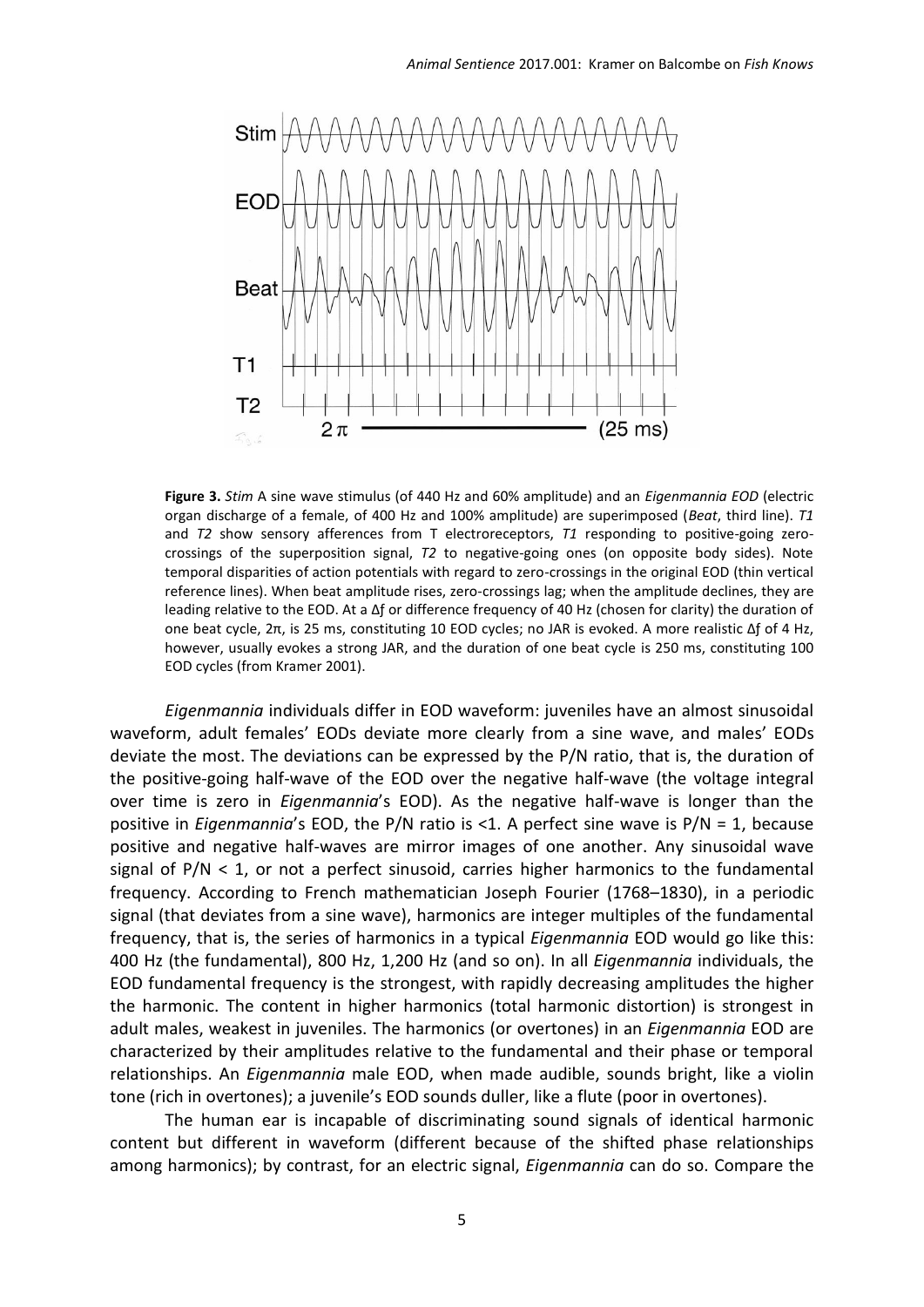live microphone output of a sound signal with its tape recording on an oscilloscope screen with two beams: you will see totally different waveforms in spite of acoustic identity as far as our ears are concerned. This is because the direct-recording tape technique introduces frequency-dependent phase shifts that change signal waveform without affecting the spectral amplitude composition. What would be a hi-fi tape recording that was good enough for us humans would not pass for *Eigenmannia*.

*Eigenmannia* is a social fish; it is well equipped to discriminate the EODs of a whole bunch of conspecifics around it, using (1) "differences in harmonic content," that is, timbre, which we humans also detect in a sound signal. *Eigenmannia* is, in addition, sensitive to (2) the "phase relationship between harmonics," that is, the signal waveform (not detected by the human ear in a sound signal). It is as if *Eigenmannia* had its own built-in oscilloscope in its (for a fish) extra-large brain, a feat humans had to solve technically by the invention of the oscilloscope. There is a physical reason we humans cannot have an acoustic equivalent of *Eigenmannia*'s sensory super hi-fi capacity for electrical signals: the speed of sound in air (or water) varies with frequency; the speed of electrical signals does not (i.e., for all practical purposes, it is independent both of frequency and the medium). Therefore, both the waveform of a sound signal and its spectral amplitude composition (if harmonics are present) change with the receiver's distance from the sender; for an electrical signal, they do not change.

It is not known how or when the ancestors of *Eigenmannia* "discovered" that the electric communication channel offered reliable waveform fidelity, and how they capitalized on it by evolving far more than a hundred species, all with characteristically differing EOD waveforms. The Gymnotiformes is turning out to be a large and ever growing order of fish as scientists continue to discover new species in their studies on natural communities in South America. Most (perhaps all) species have species-specific and sometimes sex-specific EOD waveforms for their local communities that are detected and, most likely, significant in these fishes' lives. There is still much to learn about the secretive, nocturnal lives of these marvelous creatures the complexity of which we are only beginning to fathom. Is it possible to deny *Eigenmannia* sentience and awareness when it keeps track of the individually varying EOD frequencies and waveforms of its conspecifics by sophisticated signal analysis? while also showing long-term memory, personality and awareness of its own spatial position and social rank relative to group members? I think this would be a big mistake.

## **References**

- Balcombe, J. (2016a). *What a fish knows: The inner lives of our underwater cousins*. New York: Farrar, Straus and Giroux.
- Balcombe, J. (2016b). [In praise of fishes: Précis of](http://animalstudiesrepository.org/animsent/vol1/iss8/1) *What a fish knows* (Balcombe 2016). *Animal Sentience*, 8(1).
- Bullock, T.H., Hamstra, R.H. & Scheich, H. (1972). The jamming avoidance response of high frequency electric fish. I. General features. *Journal of Comparative Physiology A* 77:1–22.
- Carr, C.E. (1990). Neuroethology of electric fish. Principles of coding and processing sensory information. *BioScience* 40:259–267.
- Hagedorn, M. & Heiligenberg, W. (1985). Court and spark: Electric signals in the courtship and mating of gymnotoid fish. *Animal Behaviour* 33:254–265.